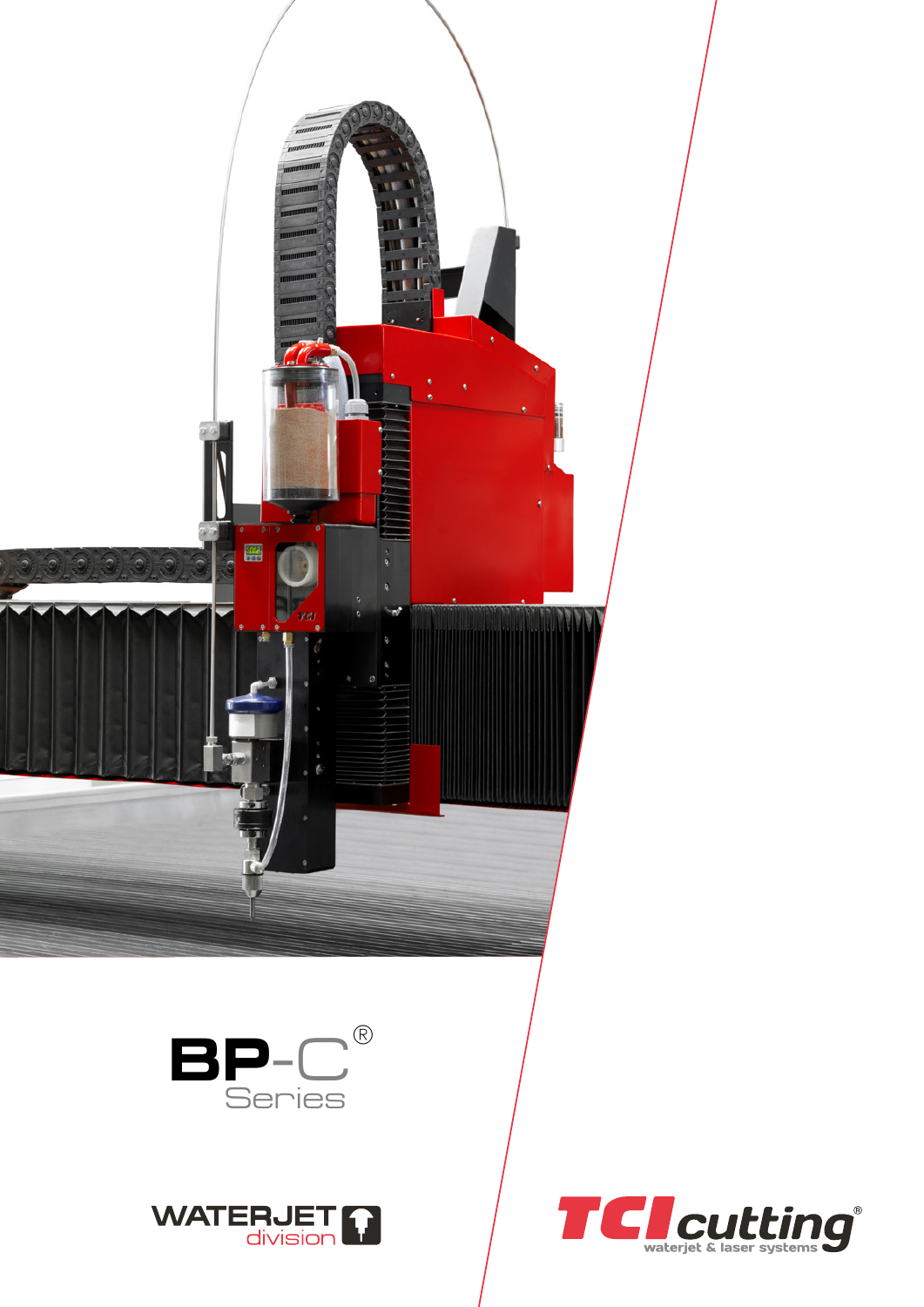



The TCI Cutting BP machine series are characterized by a bridge-type construction, which gives them great robustness and enables them to cut large surfaces.

The gantry drive system on the Y axis allows high acceleration and high speed thus reducing operating time.

The TCI Cutting, cutting machines offer functional, precise and profitable equipment for all standard applications.

Maximum performance with minimal investment and maintenance.

| <b>Models</b> | <b>Dimensions</b> |
|---------------|-------------------|
| BP-C 4020     | 4000x2000x200 mm  |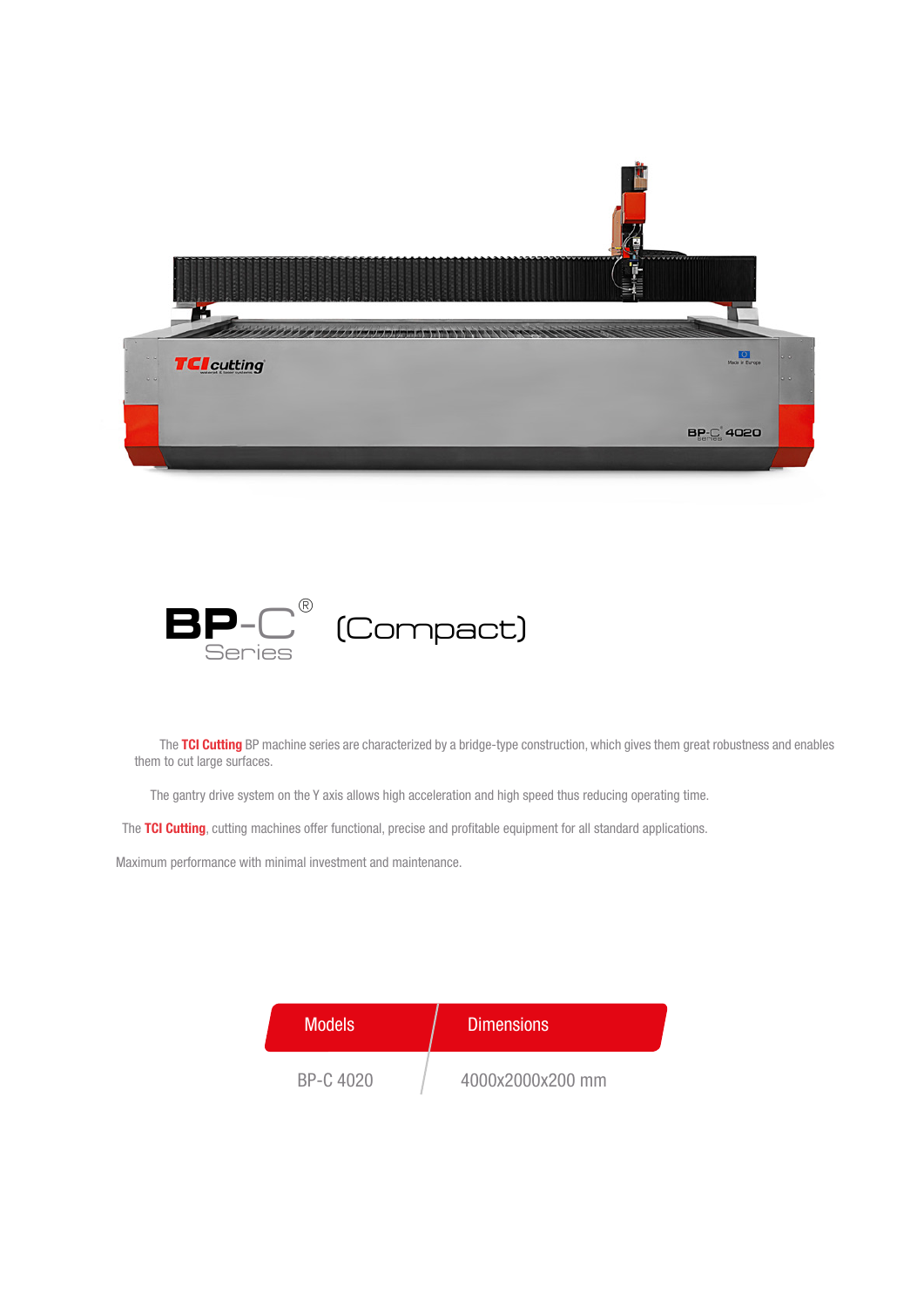



| <b>Characteristics</b>                            | <b>Technical Data</b> |
|---------------------------------------------------|-----------------------|
| Maximum thickness of the workpiece                | 200 mm                |
| Maximum permitted load                            | 790 kg/m2             |
| Number of cutting heads                           | 1 to 2                |
| Maximum simultaneous positioning speed            | $70$ m/min            |
| Maximum cutting speed                             | $20 \text{ m/min}$    |
| Machine tolerance in accordance with VDI/DGQ 3441 | $\pm$ 0.05 mm/m       |
| Repeatability precision                           | $± 0.025$ mm/m        |